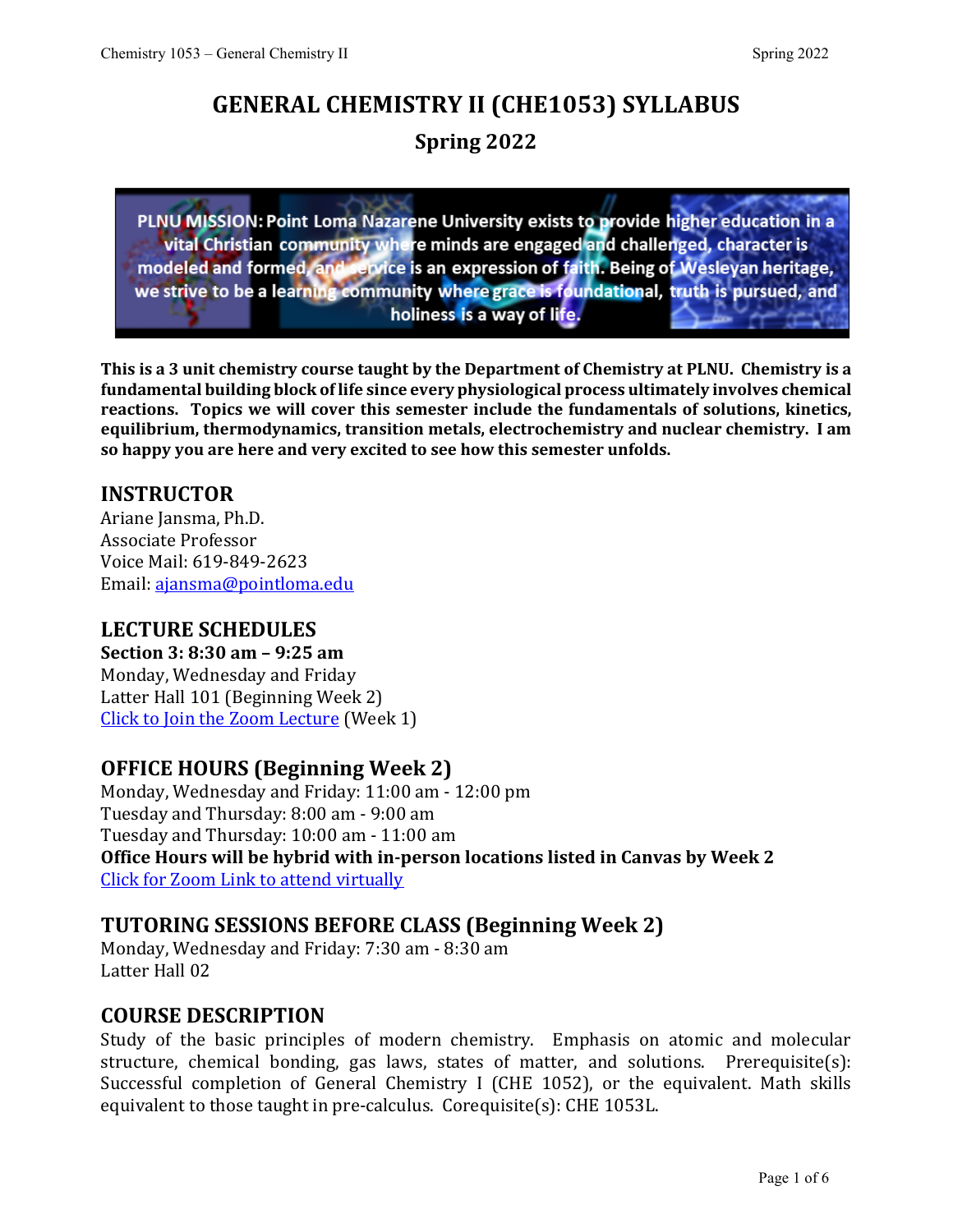# **REQUIRED BOOKS AND COURSE MATERIALS:**

NOTE: NO new materials are required for CHE1053 if you took CHE1052 last semester. You should already have everything on the following list.

- 1. *Textbook:* Tro, Chemistry: A Molecular Approach Plus MasteringChemistry with eText, Pearson, 4th Edition, ISBN-13: 9780134103976 (hardcover text), 9780134162454 (looseleaf text), or 9780134162485 (etext)
- 2. *Online Homework:* MasteringChemistry [www.masteringchemistry.com](http://www.masteringchemistry.com/) (bundled with text or purchased separately) Course ID: **jansma89760**
- 3. *Course Website:* canvas.pointloma.edu
- 4. *Scientific Calculator:* Non-graphing, non-programmable calculator required for exams.

# **Optional Materials (Recommended)***:*

Tro, Study Guide for Chemistry: A Molecular Approach, Pearson, 4th Edition 2017, ISBN-13: 9780134066271. Tro, Selected Solutions Manual for Chemistry: A Molecular Approach, Pearson, 4th Edition 2017, ISBN-13: 9780134066288.

**ACS Review Study Guide** to help review for the final exam. We will be offering this guide for purchase early in the semester so wait for announcements.

#### **COURSE OBJECTIVES:**

This is the second course in a two-semester sequence studying the general principles of Chemistry. The course is designed to meet the following objectives:

- Teach chemical facts and theories
- Provide a conceptual framework of modern chemistry

Topics covered include solutions, reaction rates, chemical equilibrium (including acid-base equilibria and solubility equilibria), thermodynamics, electrochemistry, transition metals, and nuclear chemistry. Although the laboratory portion is a separate course, it is a co-requisite and thus an integral part of learning for this course.

#### **LEARNING OUTCOMES:**

An in depth knowledge of chemistry is critical in understanding basic and applied sciences, engineering, and medical professions as well as providing valuable insight for comprehending current events and policies.

#### **Specifically, upon completion of this course, students will be able to:**

- Demonstrate a foundational knowledge of the general principles of chemistry including the behavior of solutions, the characteristics of equilibrium (including acid/base equilibrium), the significance of free energy, the properties of electrochemistry, and structures of transition metal and their compounds.
- Solve problems related to describing basic chemical kinetics, characterizing reaction equilibrium, predicting the direction of spontaneous change, calculating electrochemical cell potentials and writing chemical equations for selected chemical reactions.
- Perform basic chemical laboratory techniques related to the topics listed above (CHE1053L).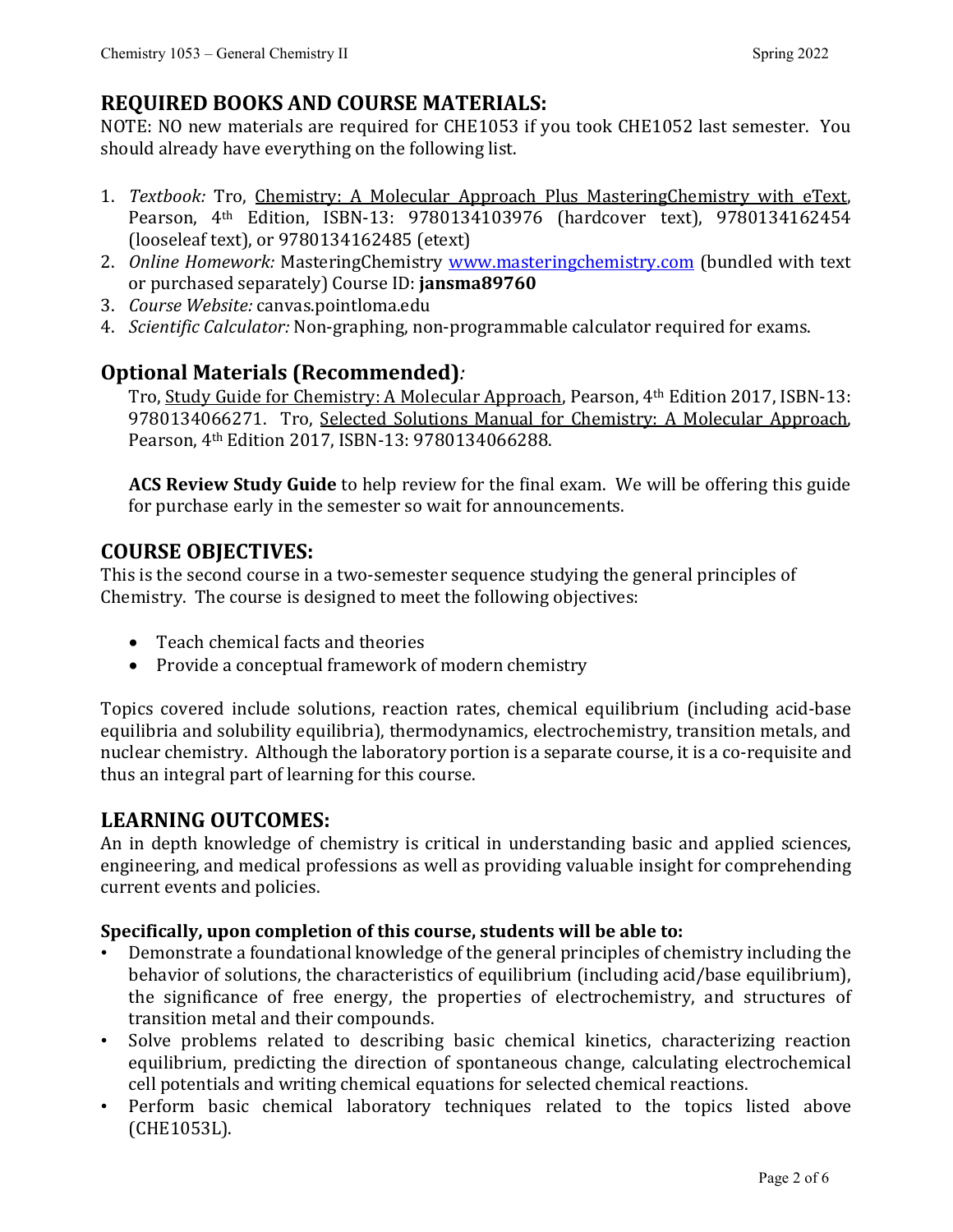# **PREREQUISITES:**

**Chemistry Prerequisite**: Successful completion of General Chemistry I (CHE 1052), or the equivalent.

**Mathematical Expectations**: Math skills equivalent to those taught in pre-calculus.

**COREQUISITE:** CHE1053L

#### **EVALUATION:**

The activities described below will contribute to your total course grade according to the following:

| Examinations (4)                    | 48%             |
|-------------------------------------|-----------------|
| Quizzes                             | 10%             |
| <b>Attendance and Participation</b> | 8%              |
| Homework                            | 10%             |
| <b>Christian Practices</b>          | $4\%$           |
| <b>Final Examination</b>            | 20 <sub>%</sub> |

Letter grades will be assigned at the end of the course based on your percentage of total possible points, according to the following APPROXIMATE scale:

| А | $90 - 100\%$ |
|---|--------------|
| R | $80 - 90\%$  |
| C | $70 - 80\%$  |
| D | $60 - 70\%$  |
| F | $<60\%$      |

(+) and (–) grades will be assigned within each bracket. There is no A+ grade.

#### **Strategies for success in CHE1053**

- 1. It is crucial that you not only memorize but thoroughly understand course material. Focus on recognizing patterns and learn to apply the problem solving strategies that are introduced in the book and lecture.
- 2. Working problems is the key to success. Work the practice problems in the book as you read the material and start homework sets early so that you can take advantage of office hours and review sessions. Practice additional problems at the end of each chapter (especially if there is an area where you are struggling).
- 3. ATTEND SYNCHRONOUS SESSIONS! History shows that attendance is critical to strong performance on exams in chemistry.
- 4. Come prepared to synchronous sessions. Not just attendance, but the time you invest in reading the assigned sections and answering prelecture problems will be very important when it comes time to study for exams.
- 5. Get help if you don't understand something. The instructors are here for you!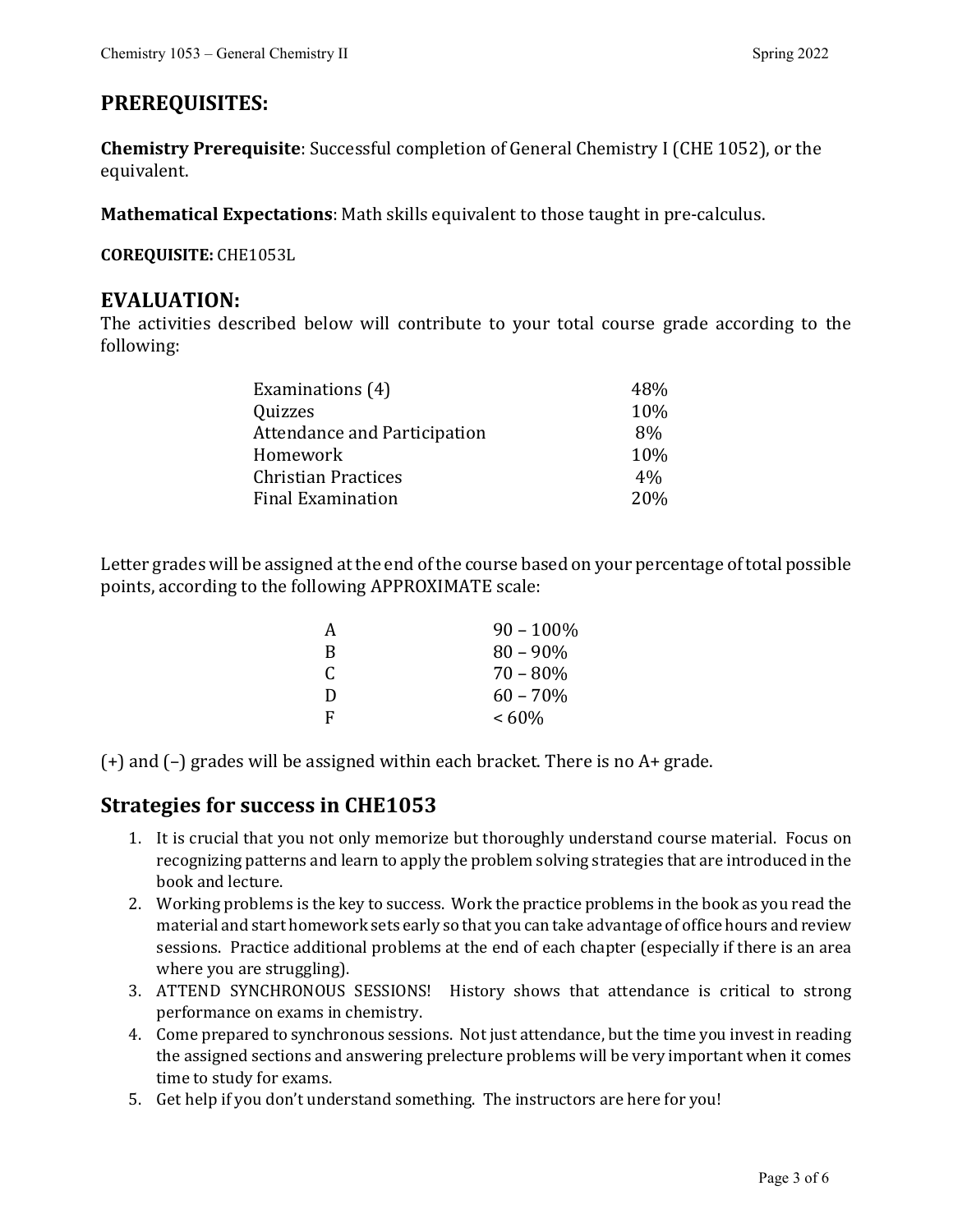#### *Advice from previous General Chemistry students*

- Read the sections assigned for each lecture beforehand. Even if you don't understand what you are reading, it will make so much sense when the instructor explains it. Doing this keeps you on top of this class and makes quizzes and tests much easier to study for.
- I advise them to start mastering chemistry assignments as soon as they are assigned. They should take advantage of office hours, too.
- Go to office hours if you don't understand something! Read the textbook it actually helps so much to go over those examples and do them yourself. When studying for the exams, redo examples from class handouts.
- Dedicate a certain amount of time each day to reviewing in class material and go to office hours if you are confused about anything at all.
- Pay attention and show up to class! Also read and take notes on the sections that will be covered in lecture. If you're struggling in the class or just not understanding even one thing, go to the tutoring center or office hours and really get it down.
- Stay on top from the beginning. Work on test taking strategy. Study. Exams are everything.
- Study hard and prioritize your time. Also, make a good relationship with the professor.

# **ADMINISTRATION**

- 1. Attendance: You are responsible for all the material covered during class. Regular and punctual attendance at all class sessions is considered essential to optimum academic achievement. If the student is absent for more than 10 percent of class sessions, the faculty member will issue a written warning of de-enrollment. If the absences exceed 20 percent, the student may be de-enrolled without notice until the university drop date or, after that date, receive the appropriate grade for their work and participation.
- 2. The use of portable electronic devices (phones, laptops, iPods, etc.) not related to the course is not permitted in the classroom.
- 3. Online Homework: Homework will be assigned regularly through [MasteringChemistry](https://www.pearsonmylabandmastering.com/northamerica/masteringchemistry/) (**Course ID: jansma46580**). Successful completion of the homework is essential in mastering the course material. Late assignments will not be accepted.
- 4. Participation: Class participation is crucial for all students success and the grade will be based on Canvas assignments and clicker scores.
- 5. Christian Practices: Further information regarding the Christian Practices assignment will be provided during the second week of class.
- 6. Exams and Quizzes: Four exams and a comprehensive final will be given during the semester. Make-up exams will be arranged only if the instructor is contacted prior to the scheduled exam time and then only if you present an institutionally valid excuse. Quizzes will be given via Canvas at the start of each week, covering material from the previous week. The lowest quiz score will be discarded when final grades are computed. *Only non-graphing and non-programmable calculators may be used for exams and quizzes.*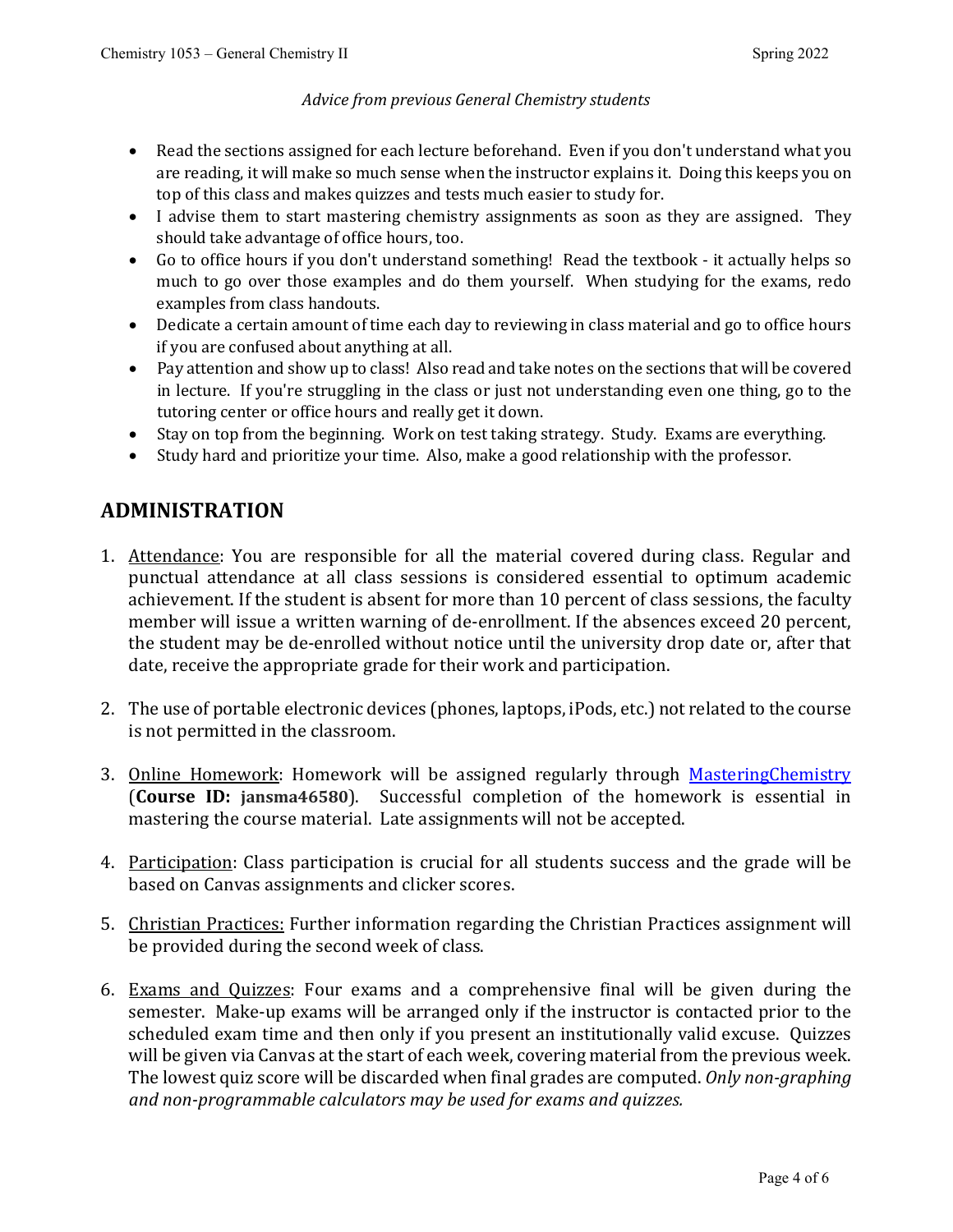- 7. Course Website: [Canvas](https://canvas.pointloma.edu/) (CHE1053-3 FA22 General Chemistry II) is used as a repository for course material such as lecture notes, slides, and miscellaneous items. Announcements will be sent out via Canvas. It is your responsibility to check Canvas regularly and to confirm that your correct email address is in the system.
- 8. Course Schedule: The course schedule is available on canvas.

#### **PLNU FINAL EXAMINATION POLICY**

Successful completion of this class requires taking the final examination **on its scheduled day and time**. The final examination schedule is posted on the [Undergraduate Records](https://www.pointloma.edu/offices/records/undergraduate-records) site. No requests for early examinations or alternative days will be approved.

#### **FOUNDATIONAL EXPLORATIONS MISSION**

PLNU provides a foundational course of study in the liberal arts informed by the life, death, and resurrection of Jesus Christ. In keeping with the Wesleyan tradition, the curriculum equips students with a broad range of knowledge and skills within and across disciplines to enrich major study, lifelong learning, and vocational service as Christ-like participants in the world's diverse societies and culture.

#### **PLNU COPYRIGHT POLICY**

Point Loma Nazarene University, as a non-profit educational institution, is entitled by law to use materials protected by the US Copyright Act for classroom education. Any use of those materials outside the class may violate the law.

#### **STATE AUTHORIZATION**

State authorization is a formal determination by a state that Point Loma Nazarene University is approved to conduct activities regulated by that state. In certain states outside California, Point Loma Nazarene University is not authorized to enroll online (distance education) students. If a student moves to another state after admission to the program and/or enrollment in an online course, continuation within the program and/or course will depend on whether Point Loma Nazarene University is authorized to offer distance education courses in that state. It is the student's responsibility to notify the institution of any change in his or her physical location. Refer to the map on [State Authorization](https://www.pointloma.edu/offices/office-institutional-effectiveness-research/disclosures) to view which states allow online (distance education) outside of California.

#### **INCOMPLETES AND LATE ASSIGNMENTS**

All assignments are to be submitted/turned in by the beginning of the class session when they are due—including assignments posted in Canvas. Incompletes will only be assigned in extremely unusual circumstances.

#### **SPIRITUAL CARE**

Please be aware PLNU strives to be a place where you grow as whole persons. To this end, we provide resources for our students to encounter God and grow in their Christian faith. If students have questions, a desire to meet with the chaplain or have prayer requests you can contact the [Office of Spiritual Development](https://www.pointloma.edu/offices/spiritual-development)